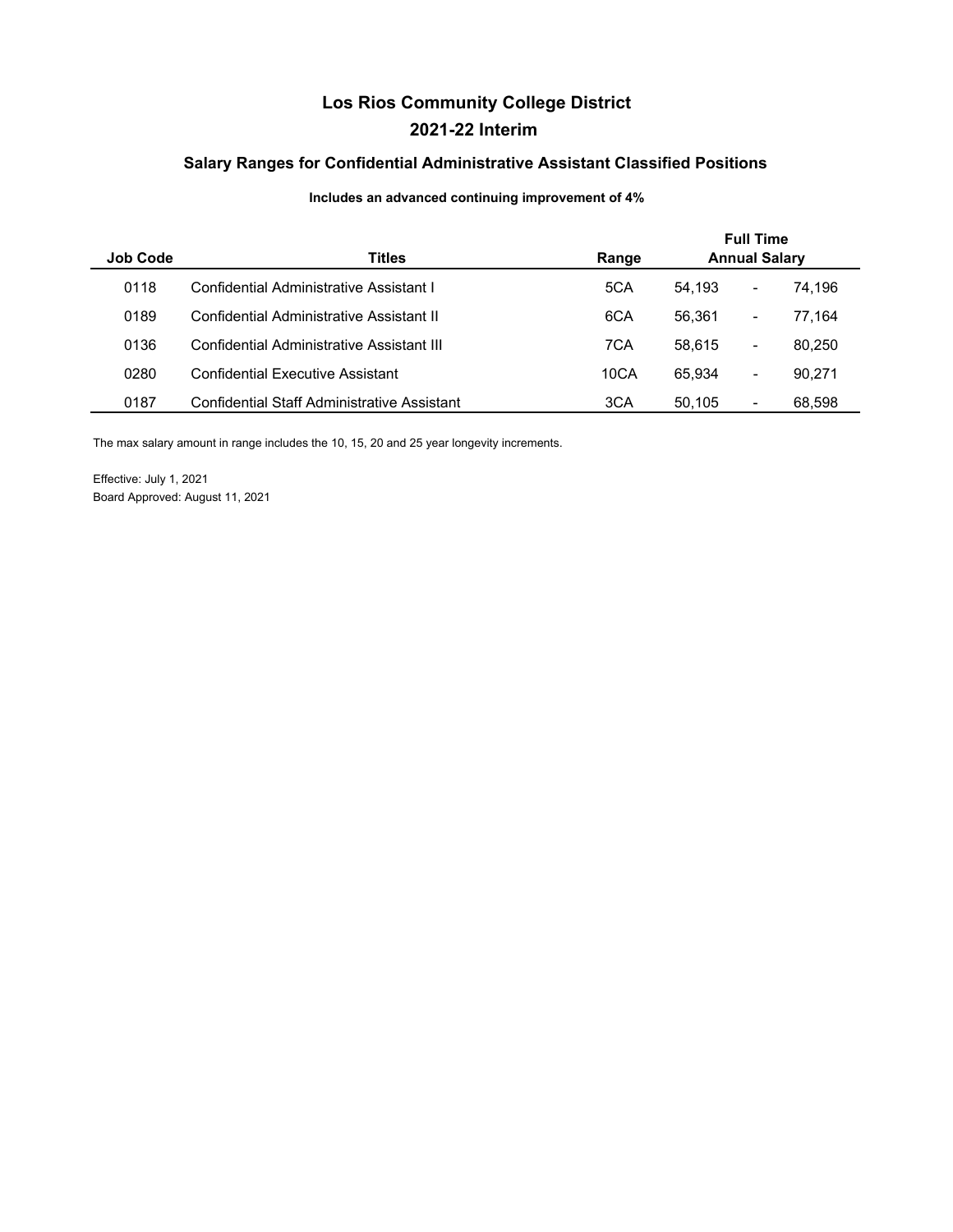## **Los Rios Community College District**

**2021-22 Interim** 

#### **Confidential Administrative Assistant Classified**

#### **Monthly Salary Schedule**

**Includes an advanced continuing improvement of 4%** 

| Range       | <b>Hourly</b><br>Step 1 | <b>Monthly</b><br>Step 1 | Step 2   | Step 3   | Step 4   | Step 5   | Step 6   | $L1*$    | $L2**$   | $L3***$   | $L4***$   |
|-------------|-------------------------|--------------------------|----------|----------|----------|----------|----------|----------|----------|-----------|-----------|
| 3CA         | 24.09                   | 4,175.40                 | 4,342.41 | 4,516.11 | 4,696.75 | 4,884.62 | 5,080.01 | 5,283.21 | 5,494.54 | 5,604.43  | 5,716.52  |
| 4CA         | 25.05                   | 4,342.41                 | 4,516.11 | 4,696.75 | 4,884.62 | 5,080.01 | 5,283.21 | 5,494.54 | 5,714.32 | 5,828.60  | 5,945.18  |
| 5CA         | 26.05                   | 4,516.11                 | 4,696.75 | 4,884.62 | 5,080.01 | 5,283.21 | 5,494.54 | 5,714.32 | 5,942.89 | 6,061.75  | 6,182.98  |
| 6CA         | 27.10                   | 4,696.75                 | 4,884.62 | 5,080.01 | 5,283.21 | 5,494.54 | 5,714.32 | 5,942.89 | 6,180.61 | 6,304.22  | 6,430.30  |
| 7CA         | 28.18                   | 4,884.62                 | 5,080.01 | 5,283.21 | 5,494.54 | 5,714.32 | 5,942.89 | 6,180.61 | 6,427.83 | 6,556.39  | 6,687.51  |
| 8CA         | 29.31                   | 5,080.01                 | 5,283.21 | 5,494.54 | 5,714.32 | 5,942.89 | 6,180.61 | 6,427.83 | 6,684.94 | 6,818.64  | 6,955.02  |
| 9CA         | 30.48                   | 5,283.21                 | 5,494.54 | 5,714.32 | 5,942.89 | 6,180.61 | 6,427.83 | 6,684.94 | 6,952.34 | 7,091.39  | 7,233.22  |
| <b>10CA</b> | 31.70                   | 5,494.54                 | 5,714.32 | 5,942.89 | 6,180.61 | 6,427.83 | 6,684.94 | 6,952.34 | 7,230.43 | 7,375.04  | 7,522.54  |
| <b>11CA</b> | 32.97                   | 5,714.32                 | 5,942.89 | 6,180.61 | 6,427.83 | 6,684.94 | 6,952.34 | 7,230.43 | 7,519.65 | 7,670.05  | 7,823.45  |
| 12CA        | 34.29                   | 5,942.89                 | 6,180.61 | 6,427.83 | 6,684.94 | 6,952.34 | 7,230.43 | 7,519.65 | 7,820.44 | 7,976.85  | 8,136.38  |
| <b>13CA</b> | 35.66                   | 6,180.61                 | 6,427.83 | 6,684.94 | 6,952.34 | 7,230.43 | 7,519.65 | 7,820.44 | 8,133.25 | 8,295.92  | 8,461.84  |
| <b>14CA</b> | 37.08                   | 6,427.83                 | 6,684.94 | 6,952.34 | 7,230.43 | 7,519.65 | 7,820.44 | 8,133.25 | 8,458.59 | 8,627.76  | 8,800.31  |
| <b>15CA</b> | 38.57                   | 6,684.94                 | 6,952.34 | 7,230.43 | 7,519.65 | 7,820.44 | 8,133.26 | 8,458.59 | 8,796.93 | 8,972.87  | 9,152.33  |
| <b>16CA</b> | 40.11                   | 6,952.34                 | 7,230.43 | 7,519.65 | 7,820.44 | 8,133.26 | 8,458.59 | 8,796.93 | 9,148.81 | 9,331.78  | 9,518.42  |
| <b>17CA</b> | 41.71                   | 7,230.43                 | 7,519.65 | 7,820.44 | 8,133.26 | 8,458.59 | 8,796.93 | 9,148.81 | 9,514.76 | 9,705.05  | 9,899.15  |
| <b>18CA</b> | 43.38                   | 7.519.65                 | 7.820.44 | 8.133.26 | 8.458.59 | 8.796.93 | 9.148.81 | 9.514.76 | 9.895.35 | 10.093.26 | 10,295.12 |

\*After 10 years of satisfactory service with Los Rios, a longevity increment will be awarded which is 4% of the appropriate range and step

\*\* An additional longevity increment of 4% (8.16%) will be granted after fifteen (15) full years of service with the District.

\*\*\* An additional longevity increment of 2% (10.323%) will be granted after twenty (20) full years of service with the District.

\*\*\*\* An additional longevity increment of 2% (12.53%) will be granted after twenty-five (25) full years of service with the District.

Longevity increments 2, 3 and 4 are based on current step placement and any previously earned longevity (rate compounded).

Effective: July 1, 2021 Board Approved: August 11, 2021